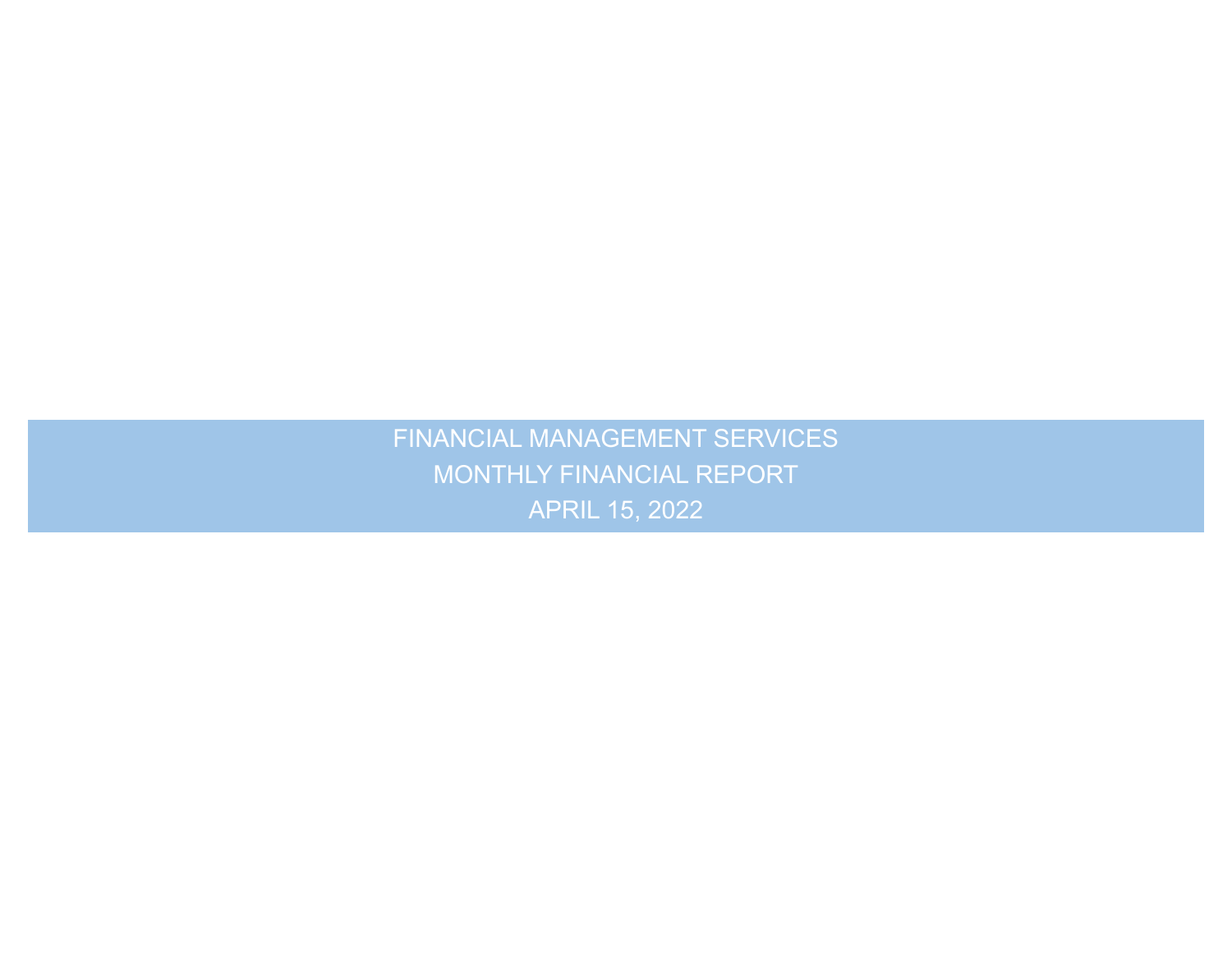# ECONOMIC HIGHLIGHTS

#### Arizona Indicators

- Combined container volume at the Port of Los Angeles and the Port of Long Beach was 5.3 percent higher in February 2022 than in February 2021.
- The U.S. Energy Information Administration reported the price of West Coast No. 2 diesel was \$4.67 per gallon in February 2022, up from \$3.30 per gallon in February 2021.
- The Arizona average price per gallon for regular unleaded gas was \$3.69 in February 2022, compared to \$2.85 in February 2021.
- The Arizona seasonally adjusted unemployment rate, as reported by the Arizona Office of Economic Opportunity, decreased to 3.6 percent in February 2022, down from 6 percent in February 2021.

- The number of new single-family building permits issued in Maricopa County in February 2022 was up 7.8 percent compared to the same month of 2021.
- The monthly employment report published by the Arizona Office of Economic Opportunity stated the construction sector in the Greater Phoenix Area gained 4,100 jobs year-over-year from February 2021 to February 2022, an increase of 3.0 percent.
- The Greater Phoenix Area unadjusted unemployment rate was 3.1 percent in February 2022, down from 6.7 percent in February 2021.

# Container Statistics for Port of LA and Port of Long Beach



#### Greater Phoenix Area Indicators Maria County Maricopa County New Single-family Building Permits



FINANCIAL MANAGEMENT SERVICES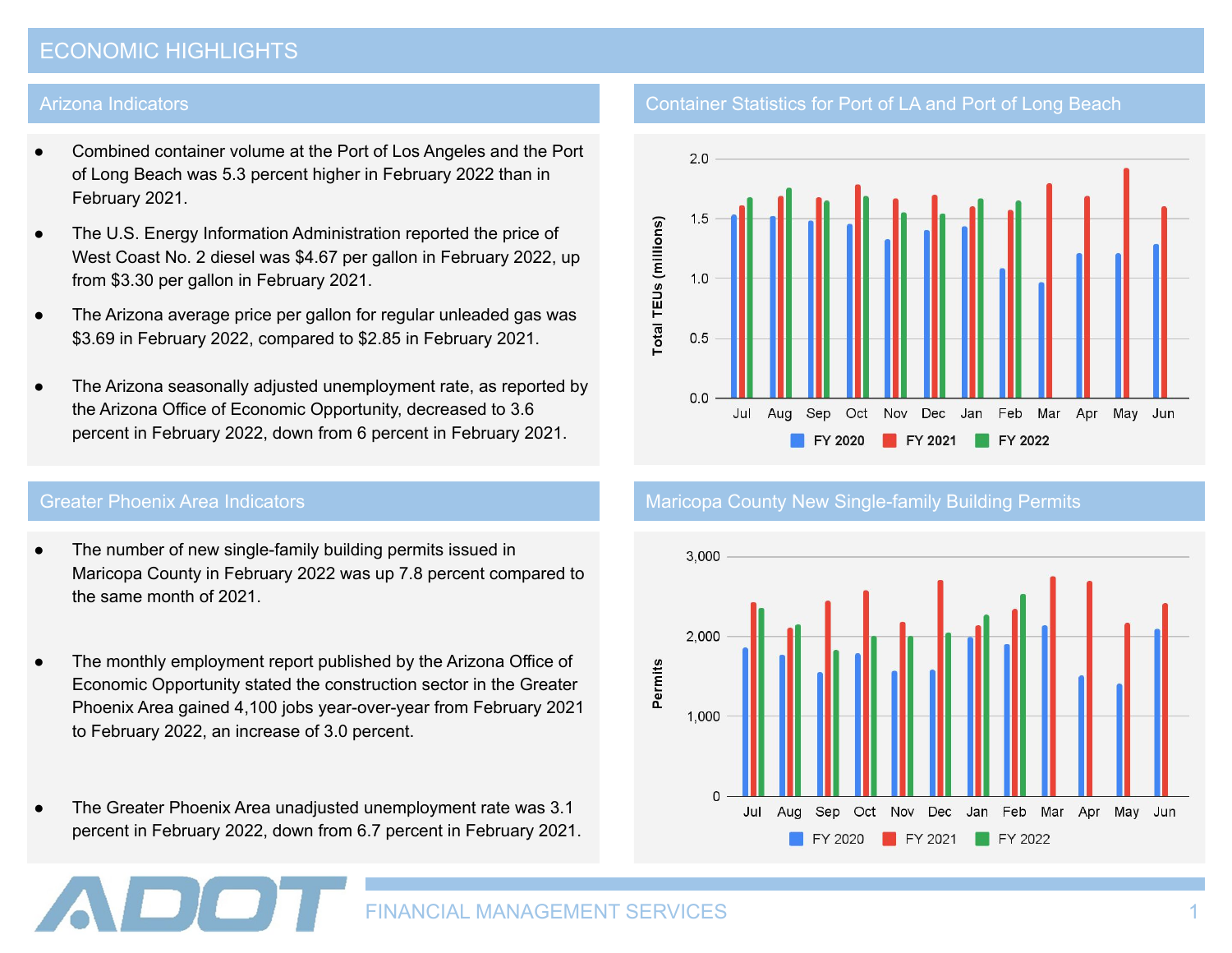# HIGHWAY USER REVENUE FUND (HURF) THROUGH MARCH 31, 2022

### **Highlights**

- Year-to-date FY 2022 HURF revenues are 2.8 percent below forecast and 7.1 percent above the same period of FY 2021.
- Gas tax revenues have increased 9.5 percent year-to-date from FY 2021 to the same period of FY 2022. Year-to-date FY 2022 gas tax collections are 0.3 percent above forecast.
- Year-to-date, vehicle license tax revenues have decreased 1.5 percent from FY 2021 to FY 2022 and are 4.8 percent below the forecast.



## Revenue Category Performance Year-to-date (\$ in Millions) Monthly Comparison (\$ in Thousands)

### Variance from Forecast Year-to-date



|                 | FY 2021<br><b>Actual</b> | FY 2022<br><b>Actual</b> | <b>Change</b> | FY 2022<br><b>Estimate</b> | <b>Change</b> |
|-----------------|--------------------------|--------------------------|---------------|----------------------------|---------------|
| July            | \$129,298                | \$141,549                | 9.5%          | \$141,550                  | $0.0\%$       |
| August          | \$137,523                | \$145,382                | 5.7%          | \$146,210                  | $-0.6%$       |
| September       | \$135,177                | \$140.641                | 4.0%          | \$145,680                  | $-3.5%$       |
| October         | \$135,808                | \$138,239                | 1.8%          | \$144.610                  | $-4.4%$       |
| November        | \$123,905                | \$128,788                | 3.9%          | \$140,790                  | $-8.5%$       |
| December        | \$131,960                | \$156,756                | 18.8%         | \$158,130                  | $-0.9%$       |
| January         | \$136,319                | \$140,216                | 2.9%          | \$151,630                  | $-7.5%$       |
| February        | \$122,277                | \$128,466                | 5.1%          | \$134,520                  | $-4.5%$       |
| March           | \$134,929                | \$151,450                | 12.2%         | \$145,140                  | 4.3%          |
| <b>Subtotal</b> | \$1,187,196              | \$1,271,486              | 7.1%          | \$1,308,260                | $-2.8%$       |
| April           | \$158,788                | \$0                      |               | \$159,150                  |               |
| May             | \$134,094                | \$0                      |               | \$137,130                  |               |
| June            | \$147,092                | \$0                      |               | \$170,310                  |               |
| <b>Total</b>    | \$1,627,170              | \$1,271,486              |               | \$1,774,850                |               |

FINANCIAL MANAGEMENT SERVICES 2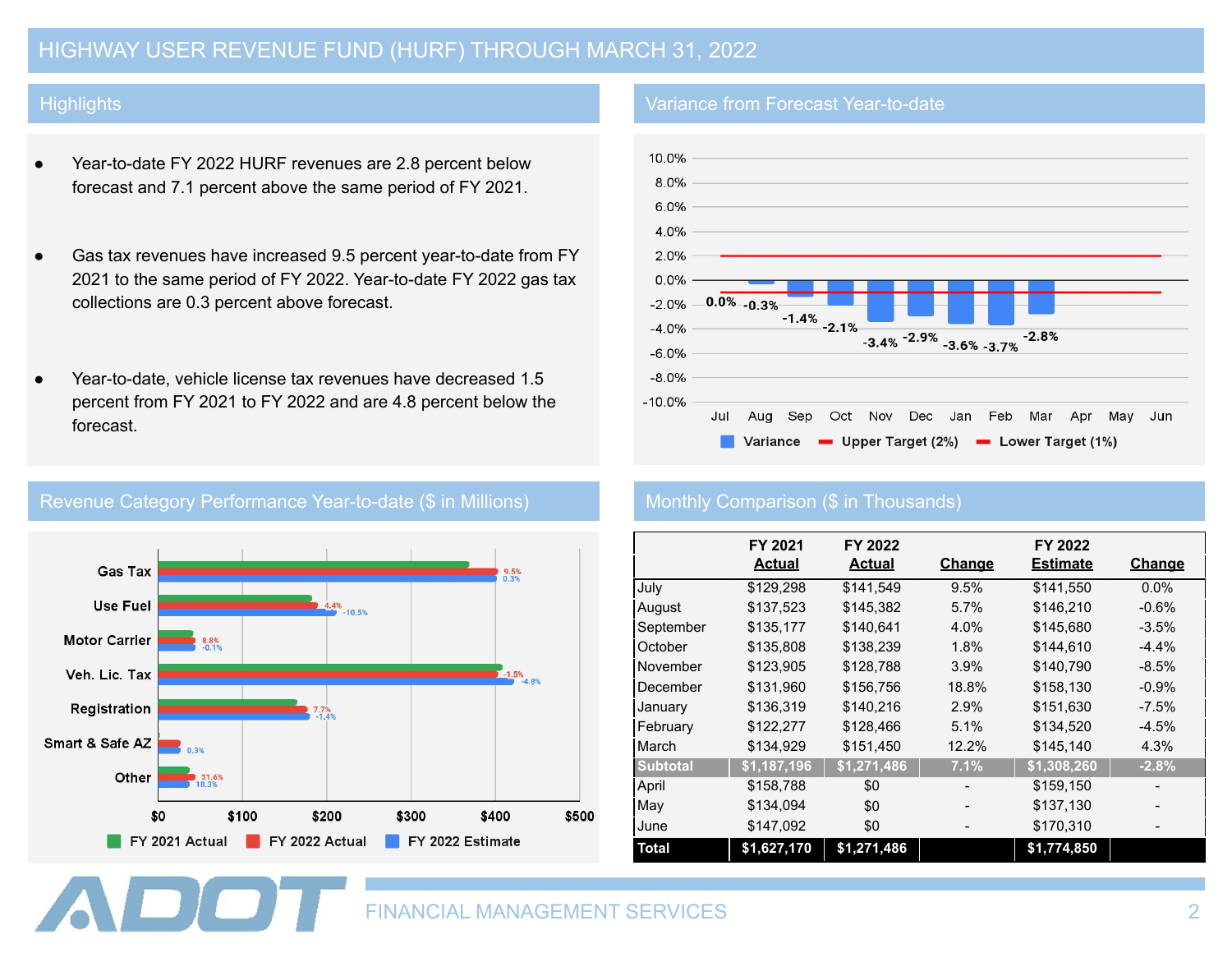## **Highlights**

- Year-to-date FY 2022 RARF revenues through February surpassed the same period of FY 2021 by 20.3 percent and were 3.7 percent above the forecast.
- Retail sales, the largest revenue category of RARF, grew 18.6 percent year-to-date when compared to the same period of the last fiscal year.
- Restaurant and Bar revenues grew 37.1 percent year-to-date when compared to the same period of the last fiscal year.
- Year-to-date contracting revenues increased 17.7 percent compared to the same period of the last fiscal year.
- The 30 year mortgage interest rate in February 2022 was 3.76 percent, higher than the 2.81 percent experienced in February 2021.



## Revenue Category Performance Year-to-date (\$ in Millions) Monthly Comparison (\$ in Thousands)

### Variance from Forecast Year-to-date



|                 | FY 2021<br>Actual | FY 2022<br>Actual | <u>Change</u> | FY 2022<br><b>Estimate</b> | <b>Change</b> |
|-----------------|-------------------|-------------------|---------------|----------------------------|---------------|
| July            | \$44,192          | \$53,297          | 20.6%         | \$53,290                   | $0.0\%$       |
| August          | \$43.976          | \$50,362          | 14.5%         | \$50,130                   | 0.5%          |
| September       | \$43,358          | \$53,685          | 23.8%         | \$50,120                   | 7.1%          |
| October         | \$44,229          | \$51,724          | 16.9%         | \$50,800                   | 1.8%          |
| November        | \$43.177          | \$52,242          | 21.0%         | \$49,870                   | 4.8%          |
| December        | \$44,704          | \$54,503          | 21.9%         | \$51,450                   | 5.9%          |
| January         | \$52,190          | \$63,959          | 22.5%         | \$60,400                   | 5.9%          |
| February        | \$42,783          | \$51,571          | 20.5%         | \$50,050                   | 3.0%          |
| <b>Subtotal</b> | \$358,610         | \$431,342         | 20.3%         | \$416,110                  | 3.7%          |
| March           | \$44,095          | \$0               |               | \$50,420                   |               |
| April           | \$54,386          | \$0               |               | \$57,810                   |               |
| May             | \$50,271          | \$0               |               | \$52,660                   |               |
| June            | \$51,669          | \$0               |               | \$53,870                   |               |
| <b>Total</b>    | \$559,030         | \$431,342         |               | \$630,870                  |               |